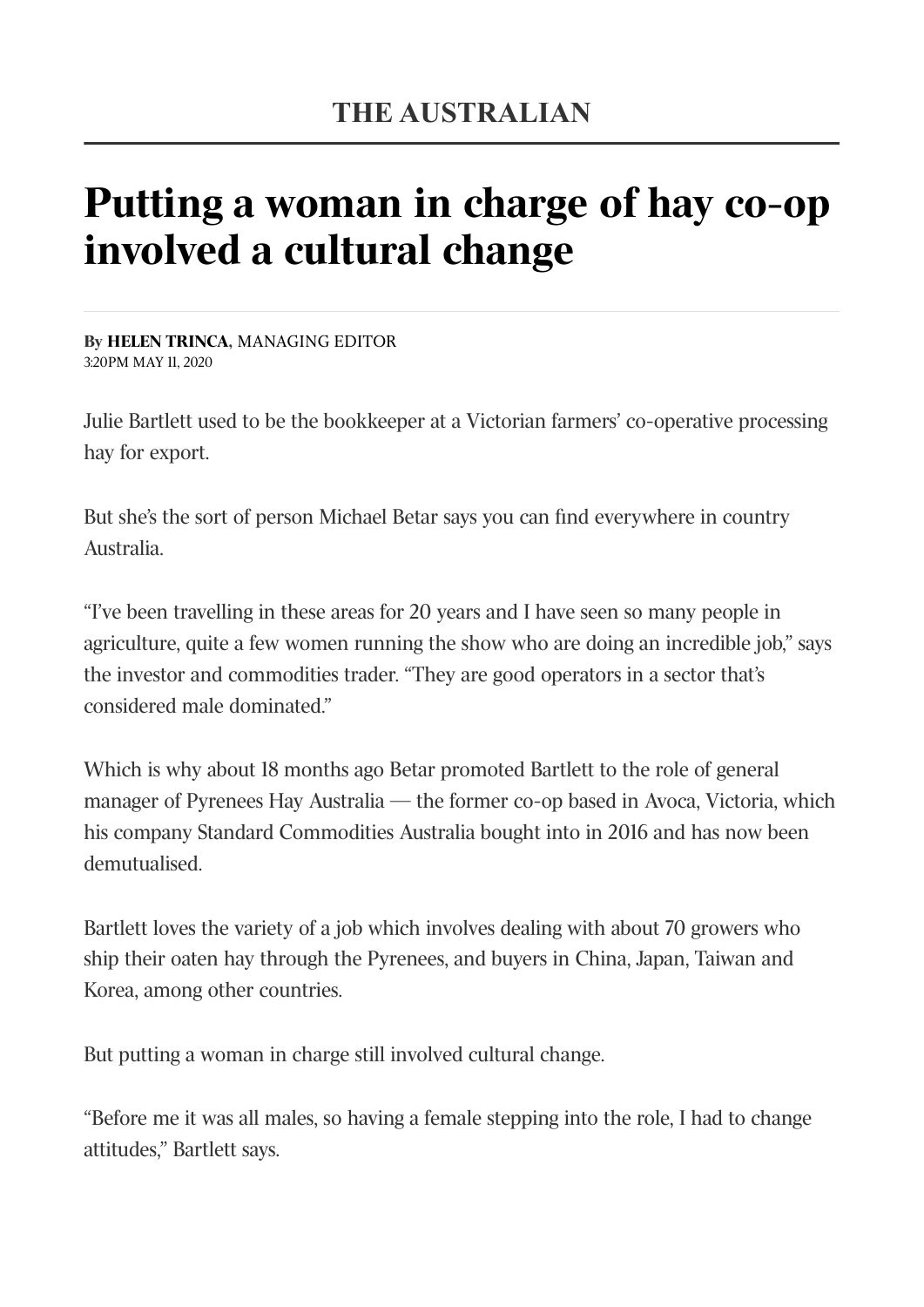It's not the only change that co-op member growers have faced in the years since Pyrenees was formed in 2001 to provide hay for producers around the world. After some difficult years, in part caused by drought in what is a rich agricultural area, the coop — including its debt — was bought by Betar's private company four years ago and demutualised.

Bartlett says that without Betar's buyout, the co-op "probably would have folded" and that the injection of funds has boosted morale of suppliers and the staff of 14 who now have more job security.

## Export markets

Pyrenees (named after the Pyrenees ranges which run past Avoca) buys oaten hay from growers, reprocesses it into smaller bales to allow for better packing in containers and ships it to export markets.

Our hay is in demand overseas in countries, such as China where heavy pollution spoils the feed for dairy cows, and in other spots where it's difficult to grow feed cheaply enough.

But Bartlett concedes that shipping feed to China has been tricky in the past couple of years as farmers across eastern Australia struggled to feed their animals because of the devastating drought. But a sudden switch to supply the domestic market was not an option: "Clients rely on us to provide hay and in a good year, growers rely on us to buy their hay".

For Betar, Pyrenees is just one of many agriculture-related businesses operated by his company.

He's a big advocate for Australian rural business and believes we are very well placed to exploit the growing global demand for vegetable and animal protein. Prices have risen with demand over the past 10 years and "we produce protein more cheaply than the rest of the world because our land is far cheaply". Even with the threat of drought, our production costs mean that "you can make money in the bush".